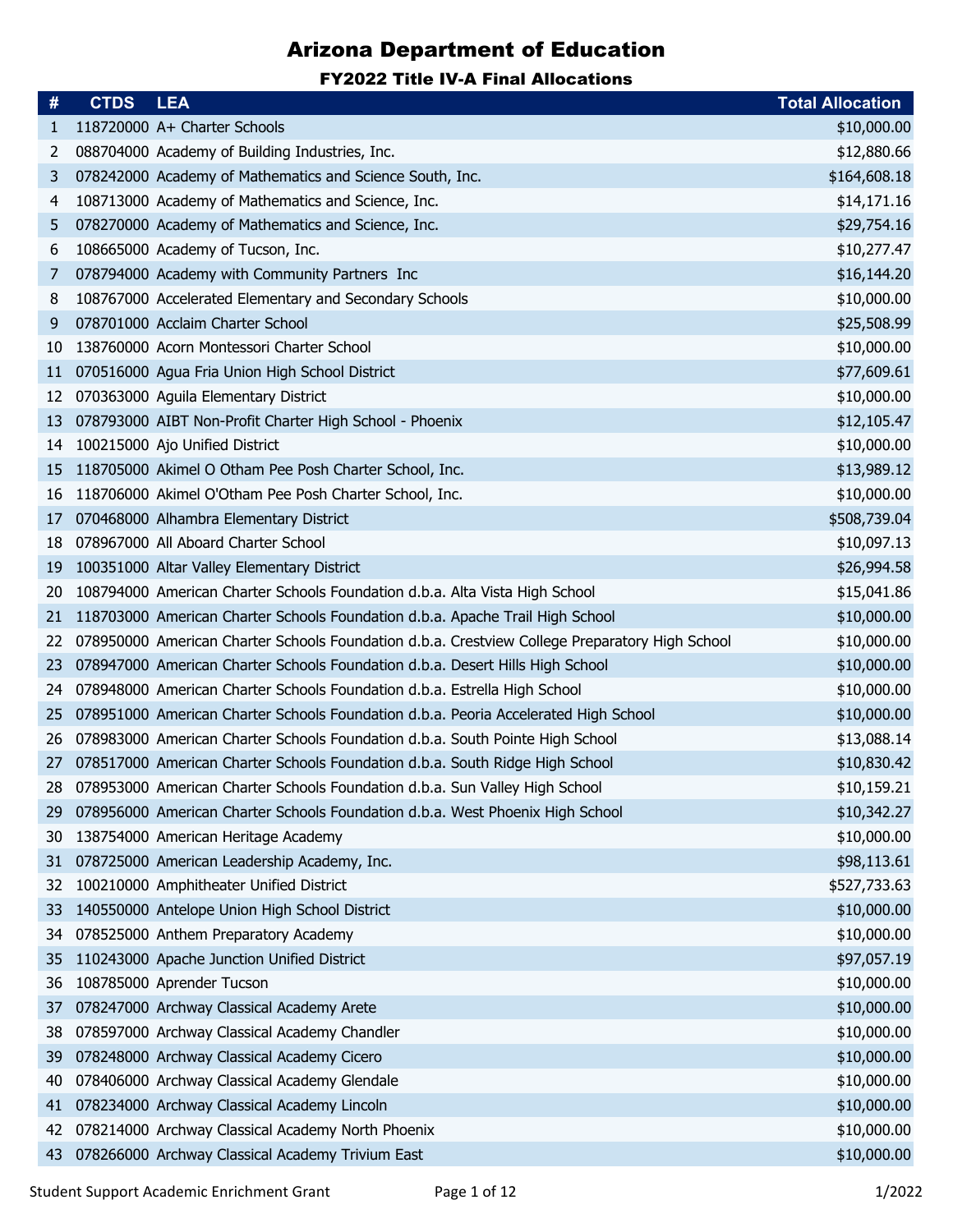| #  | <b>CTDS</b> | <b>LEA</b>                                                                 | <b>Total Allocation</b> |
|----|-------------|----------------------------------------------------------------------------|-------------------------|
| 44 |             | 078595000 Archway Classical Academy Trivium West                           | \$10,000.00             |
| 45 |             | 078596000 Archway Classical Academy Veritas                                | \$10,000.00             |
| 46 |             | 078527000 Arete Preparatory Academy                                        | \$10,000.00             |
| 47 |             | 078587000 Arizona Agribusiness & Equine Center, Inc.                       | \$10,000.00             |
| 48 |             | 138785000 Arizona Agribusiness & Equine Center, Inc.                       | \$10,000.00             |
| 49 |             | 078993000 Arizona Agribusiness & Equine Center, Inc.                       | \$10,734.11             |
| 50 |             | 078226000 Arizona Autism Charter Schools, Inc.                             | \$10,000.00             |
| 51 |             | 078723000 Arizona Call-a-Teen Youth Resources, Inc.                        | \$10,000.00             |
| 52 |             | 108709000 Arizona Community Development Corporation                        | \$59,536.32             |
| 53 |             | 078511000 Arizona Connections Academy Charter School, Inc.                 | \$31,288.79             |
| 54 |             | 078991000 Arizona Montessori Charter School at Anthem                      | \$10,000.00             |
| 55 |             | 070447000 Arlington Elementary District                                    | \$10,023.39             |
| 56 |             | 020453000 Ash Creek Elementary District                                    | \$18,241.36             |
| 57 |             | 130231000 Ash Fork Joint Unified District                                  | \$10,000.00             |
| 58 |             | 078277000 ASU Preparatory - South Phoenix High School                      | \$10,000.00             |
| 59 |             | 078559000 ASU Preparatory - South Phoenix Intermediate                     | \$10,000.00             |
| 60 |             | 078267000 ASU Preparatory - South Phoenix Primary                          | \$10,000.00             |
| 61 |             | 078207000 ASU Preparatory Academy                                          | \$10,000.00             |
| 62 |             | 078250000 ASU Preparatory Academy                                          | \$10,000.00             |
| 63 |             | 078546000 ASU Preparatory Academy                                          | \$11,500.80             |
| 64 |             | 070444000 Avondale Elementary District                                     | \$225,112.95            |
| 65 |             | 078542000 AZ Compass Schools, Inc.                                         | \$10,000.00             |
| 66 |             | 148757000 Az-Tec High School                                               | \$10,000.00             |
| 67 |             | 100240000 Baboquivari Unified School District #40                          | \$74,292.90             |
| 68 |             | 130220000 Bagdad Unified District                                          | \$10,008.01             |
| 69 |             | 078988000 Ball Charter Schools (Dobson)                                    | \$20,651.98             |
| 70 |             | 078987000 Ball Charter Schools (Hearn)                                     | \$14,806.39             |
| 71 |             | 078586000 Ball Charter Schools (Val Vista)                                 | \$10,000.00             |
| 72 |             | 070431000 Balsz Elementary District                                        | \$126,790.16            |
| 73 |             | 078282000 BASIS Schools, Inc.                                              | \$10,000.00             |
| 74 |             | 130326000 Beaver Creek Elementary District                                 | \$10,000.00             |
| 75 |             | 078972000 Bell Canyon Charter School, Inc                                  | \$10,000.00             |
| 76 |             | 020209000 Benson Unified School District                                   | \$22,399.24             |
| 77 |             | 150576000 Bicentennial Union High School District                          | \$10,000.00             |
| 78 |             | 020202000 Bisbee Unified District                                          | \$25,698.52             |
| 79 |             | 090232000 Blue Ridge Unified School District No. 32                        | \$42,641.01             |
| 80 |             | 078745000 Blueprint Education                                              | \$10,000.00             |
| 81 |             | 150426000 Bouse Elementary District                                        | \$6,887.40              |
| 82 |             | 020214000 Bowie Unified District                                           | \$12,039.85             |
| 83 |             | 070433000 Buckeye Elementary District                                      | \$73,164.20             |
| 84 |             | 070501000 Buckeye Union High School District                               | \$47,324.47             |
| 85 |             | 080415000 Bullhead City School District                                    | \$147,779.96            |
| 86 |             | 078565000 CAFA, Inc. dba Learning Foundation and Performing Arts Alta Mesa | \$10,000.00             |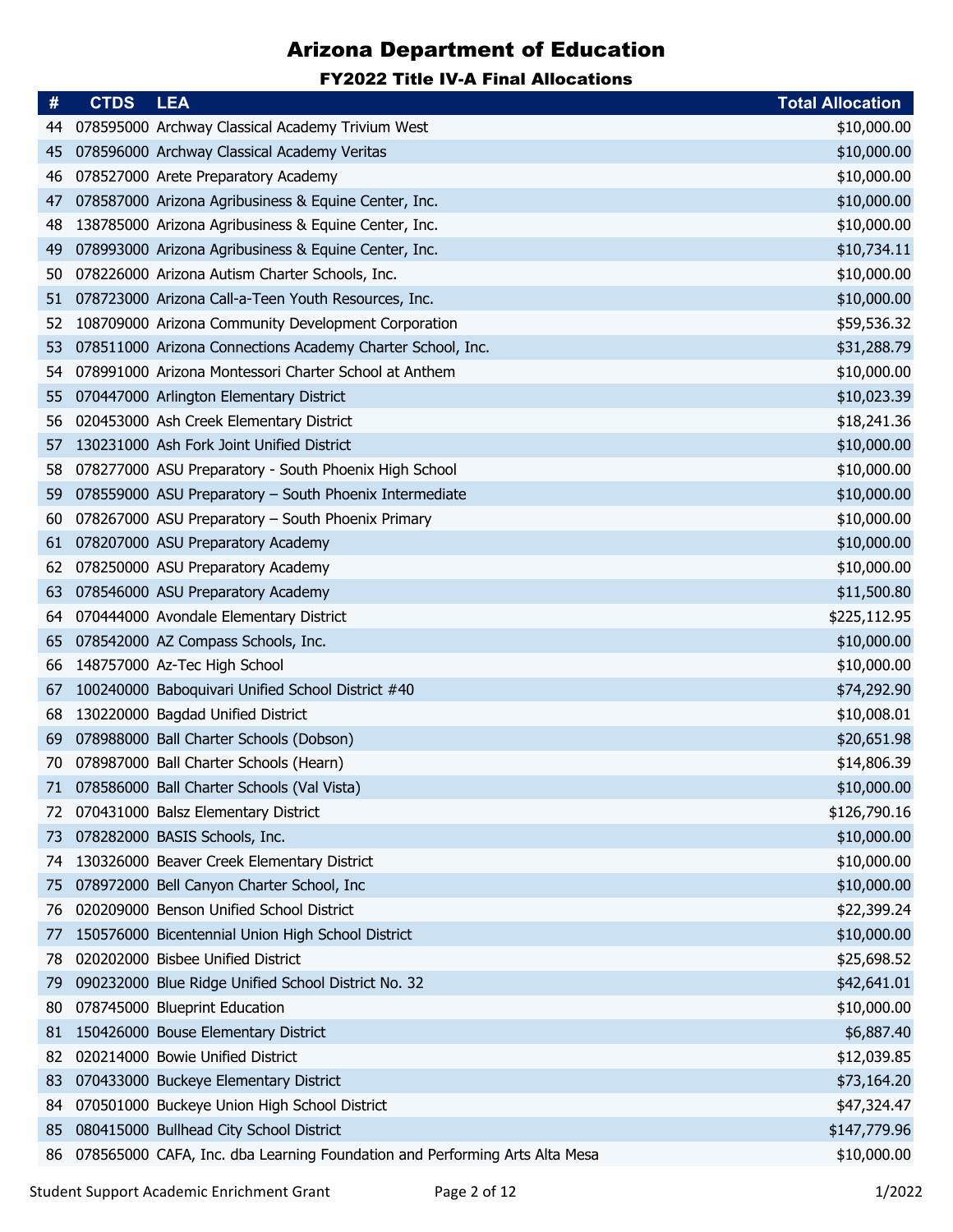| #          | <b>CTDS</b> | <b>LEA</b>                                                               | <b>Total Allocation</b> |
|------------|-------------|--------------------------------------------------------------------------|-------------------------|
| 87         |             | 078564000 CAFA, Inc. dba Learning Foundation and Performing Arts Gilbert | \$10,000.00             |
| 88         |             | 098749000 CAFA, Inc. dba Learning Foundation Performing Arts School      | \$10,000.00             |
| 89         |             | 078909000 Calibre Academy                                                | \$21,983.04             |
| 90         |             | 078959000 Camelback Education, Inc                                       | \$32,235.22             |
| 91         |             | 130228000 Camp Verde Unified District                                    | \$63,474.20             |
| 92         |             | 130350000 Canon Elementary District                                      | \$10,000.00             |
| 93         |             | 098745000 Career Development, Inc.                                       | \$10,000.00             |
| 94         |             | 078524000 Career Success Schools                                         | \$17,830.12             |
| 95         |             | 148761000 Carpe Diem Collegiate High School                              | \$20,009.63             |
| 96         |             | 070483000 Cartwright Elementary District                                 | \$1,397,286.30          |
| 97         |             | 078218000 CASA Academy                                                   | \$10,000.00             |
| 98         |             | 110404000 Casa Grande Elementary District                                | \$190,782.92            |
| 99         |             | 110502000 Casa Grande Union High School District                         | \$63,904.99             |
| 100        |             | 100216000 Catalina Foothills Unified District                            | \$13,205.36             |
| 101        |             | 070293000 Cave Creek Unified District                                    | \$66,390.00             |
|            |             | 102 090225000 Cedar Unified District                                     | \$52,516.84             |
| <b>103</b> |             | 028750000 Center for Academic Success, Inc.                              | \$45,711.24             |
|            |             | 104 078772000 Challenge School, Inc.                                     | \$10,000.00             |
|            |             | 105 078515000 Chandler Preparatory Academy                               | \$10,000.00             |
| 106        |             | 070280000 Chandler Unified District #80                                  | \$576,872.02            |
|            |             | 107 010224000 Chinle Unified District                                    | \$245,063.11            |
|            |             | 108 130251000 Chino Valley Unified District                              | \$29,844.99             |
|            |             | 109 078995000 Cholla Academy                                             | \$20,170.04             |
| 110        |             | 078249000 Cicero Preparatory Academy                                     | \$10,000.00             |
|            |             | 111 108720000 CITY Center for Collaborative Learning                     | \$12,657.79             |
|            |             | 112 130403000 Clarkdale-Jerome Elementary District                       | \$10,008.29             |
|            |             | 113 028701000 Cochise Community Development Corporation                  | \$13,009.63             |
|            |             | 114 080214000 Colorado City Unified District                             | \$79,507.82             |
|            |             | 115 080502000 Colorado River Union High School District                  | \$86,504.26             |
|            |             | 116 108788000 Compass High School Inc.                                   | \$10,125.06             |
|            |             | 117 010306000 Concho Elementary District                                 | \$10,000.00             |
|            |             | 118 130317000 Congress Elementary District                               | \$27,265.83             |
|            |             | 119 100339000 Continental Elementary District                            | \$16,491.27             |
|            |             | 120 110221000 Coolidge Unified District                                  | \$116,946.51            |
| 121        |             | 078975000 Cortez Park Charter Middle School, Inc.                        | \$10,000.00             |
|            |             | 122 130406000 Cottonwood-Oak Creek Elementary District                   | \$31,396.39             |
|            |             | 123 078513000 Country Gardens Charter Schools                            | \$10,000.00             |
|            |             | 124 078608000 CPLC Community Schools                                     | \$10,000.00             |
|            |             | 125 108505000 CPLC Community Schools dba Hiaki High School               | \$10,000.00             |
|            |             | 126 108793000 CPLC Community Schools dba Toltecalli High School          | \$10,000.00             |
|            |             | 127 140413000 Crane Elementary District                                  | \$166,920.69            |
|            |             | 128 070414000 Creighton Elementary District                              | \$661,045.45            |
|            |             | 129 078544000 Daisy Education Corporation dba Paragon Science Academy    | \$14,227.88             |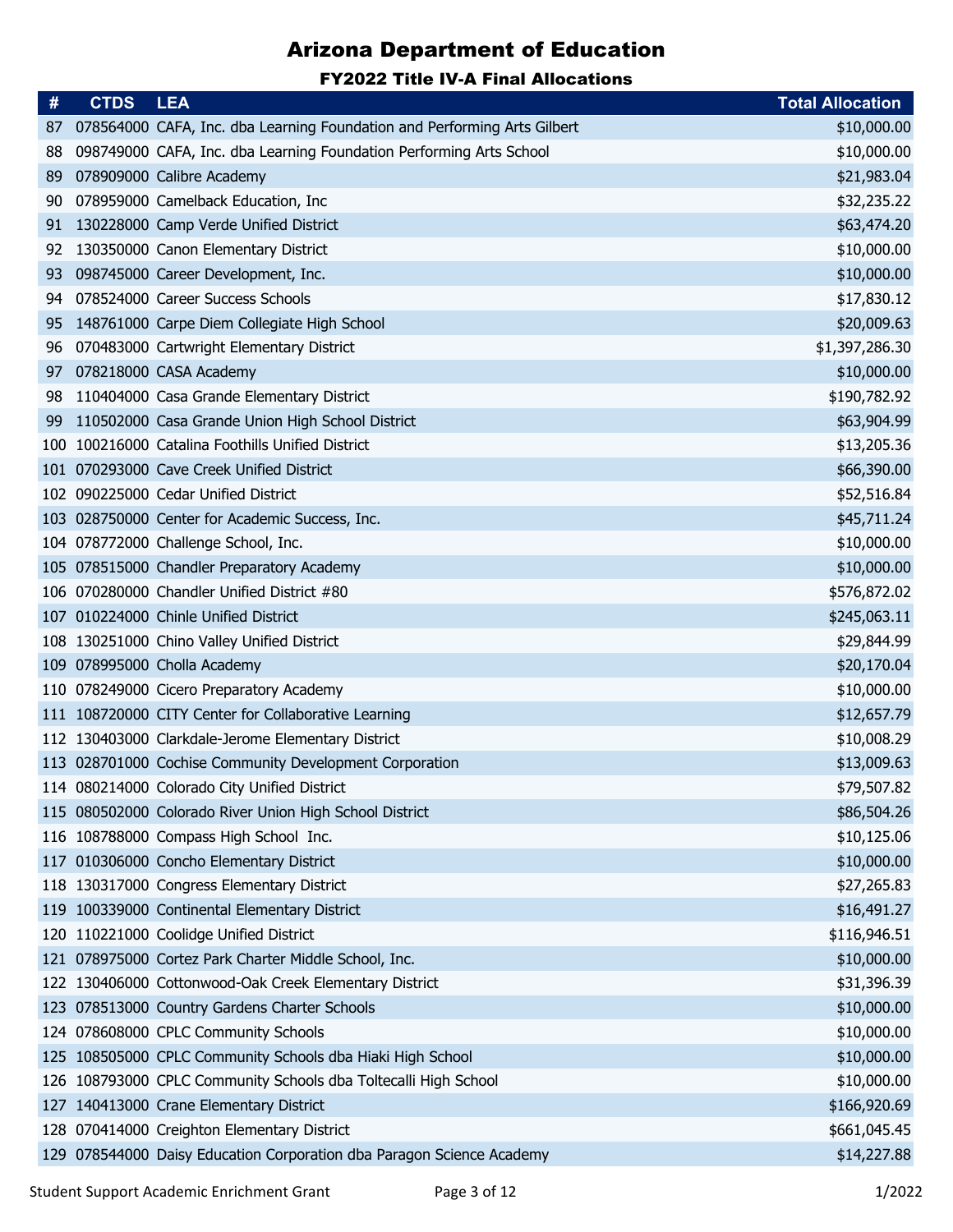| #   | <b>CTDS</b>            | <b>LEA</b>                                                                       | <b>Total Allocation</b> |
|-----|------------------------|----------------------------------------------------------------------------------|-------------------------|
|     |                        | 130 108666000 Daisy Education Corporation dba Sonoran Science Academy            | \$12,045.69             |
| 131 |                        | 108502000 Daisy Education Corporation dba Sonoran Science Academy - Phoenix      | \$21,043.66             |
|     |                        | 132 108503000 Daisy Education Corporation dba Sonoran Science Academy East       | \$10,000.00             |
| 133 |                        | 108504000 Daisy Education Corporation dba. Sonoran Science Academy Davis Monthan | \$10,000.00             |
|     |                        | 134 078577000 Daisy Education Corporation dba. Sonoran Science Academy Peoria    | \$12,451.26             |
|     |                        | 135 070297000 Deer Valley Unified District                                       | \$528,525.82            |
|     |                        | 136 078621000 Desert Heights Charter Schools                                     | \$10,000.00             |
|     |                        | 137 088705000 Desert Star Academy                                                | \$10,000.00             |
|     |                        | 138 138714000 Desert Star Community School, Inc.                                 | \$10,000.00             |
|     |                        | 139 048701000 Destiny School, Inc.                                               | \$10,000.00             |
|     |                        | 140 058703000 Discovery Plus Academy                                             | \$14,626.23             |
|     |                        | 141 020345000 Double Adobe Elementary District                                   | \$24,602.29             |
|     |                        | 142 020227000 Douglas Unified District                                           | \$343,976.27            |
|     |                        | 143 060202000 Duncan Unified District                                            | \$10,000.00             |
|     |                        | 144 070289000 Dysart Unified District                                            | \$683,250.62            |
|     |                        | 145 078202000 EAGLE College Prep Harmony, LLC                                    | \$10,000.00             |
|     |                        | 146 078222000 EAGLE College Prep Maryvale, LLC                                   | \$33,741.59             |
|     |                        | 147 078223000 EAGLE College Prep Mesa, LLC.                                      | \$28,112.40             |
|     |                        | 148 078541000 EAGLE South Mountain Charter, Inc.                                 | \$40,291.18             |
|     |                        | 149 078509000 East Mesa Charter Elementary School, Inc.                          | \$12,708.22             |
|     | 150 108506000 Ed Ahead |                                                                                  | \$10,568.80             |
|     |                        | 151 108653000 Edge School, Inc., The                                             | \$10,010.78             |
|     |                        | 152 078573000 Edison Project                                                     | \$10,000.00             |
|     |                        | 153 078971000 Edkey, Inc. - Arizona Conservatory for Arts and Academics          | \$14,839.95             |
|     |                        | 154 078742000 Edkey, Inc. - Pathfinder Academy                                   | \$10,000.00             |
|     |                        | 155 078740000 Edkey, Inc. - Redwood Academy                                      | \$11,238.14             |
|     |                        | 156 078915000 Edkey, Inc. - Sequoia Charter School                               | \$29,392.91             |
|     |                        | 157 078705000 Edkey, Inc. - Sequoia Choice Schools                               | \$24,916.70             |
|     |                        | 158 078246000 Edkey, Inc. - Sequoia Pathway Academy                              | \$15,971.26             |
|     |                        | 159 138705000 Edkey, Inc. - Sequoia Ranch School                                 | \$24,971.77             |
|     |                        | 160 078917000 Edkey, Inc. - Sequoia Village School                               | \$14,934.03             |
|     |                        | 161 108717000 Educational Impact, Inc.                                           | \$10,000.00             |
|     |                        | 162 078558000 Educational Options Foundation                                     | \$10,000.00             |
|     |                        | 163 078717000 EduPreneurship, Inc.                                               | \$21,898.38             |
|     |                        | 164 078911000 E-Institute Charter Schools, Inc.                                  | \$29,984.87             |
|     |                        | 165 020412000 Elfrida Elementary District                                        | \$10,000.00             |
|     |                        | 166 110411000 Eloy Elementary District                                           | \$112,142.37            |
| 167 |                        | 078401000 Empower College Prep                                                   | \$16,699.33             |
|     |                        | 168 078711000 Espiritu Community Development Corp.                               | \$16,705.26             |
|     |                        | 169 078103000 Espiritu Community Development Corp.                               | \$17,640.09             |
| 170 |                        | 078275000 Espiritu Schools                                                       | \$10,000.00             |
|     |                        | 171 078239000 Estrella Educational Foundation                                    | \$10,000.00             |
|     |                        | 172 078254000 Ethos Academy - A Challenge Foundation Academy                     | \$10,300.00             |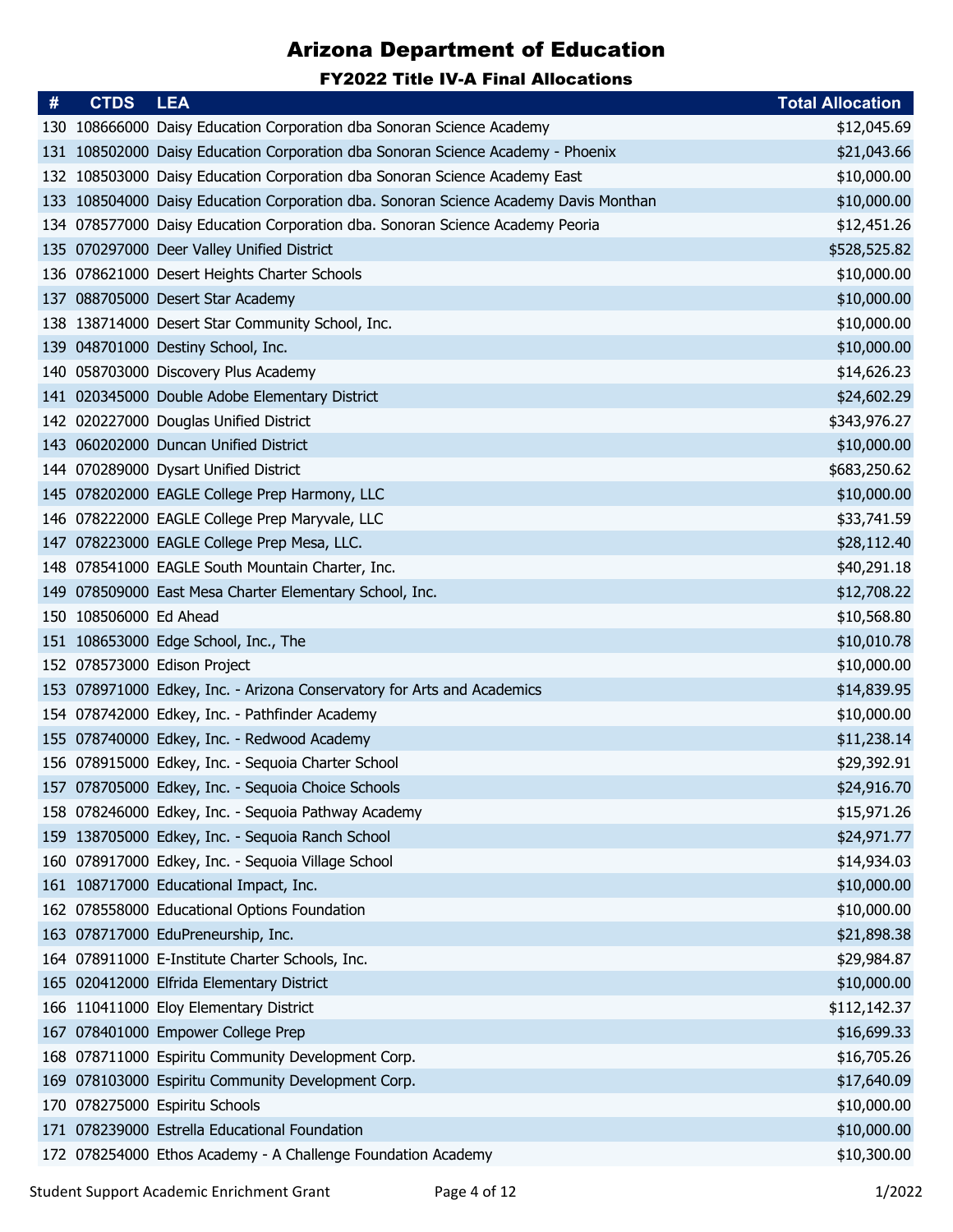| #   | <b>CTDS</b> | <b>LEA</b>                                                    | <b>Total Allocation</b> |
|-----|-------------|---------------------------------------------------------------|-------------------------|
|     |             | 173 078901000 Excalibur Charter Schools, Inc.                 | \$10,279.02             |
|     |             | 174 078785000 Fit Kids, Inc. dba Champion Schools             | \$37,617.97             |
|     |             | 175 038752000 Flagstaff Junior Academy                        | \$10,000.00             |
| 176 |             | 030201000 Flagstaff Unified District                          | \$116,552.98            |
|     |             | 177 110201000 Florence Unified School District                | \$144,540.73            |
|     |             | 178 100208000 Flowing Wells Unified District                  | \$99,456.15             |
| 179 |             | 020100000 Fort Huachuca Accommodation District                | \$10,000.00             |
| 180 |             | 050207000 Fort Thomas Unified District                        | \$33,065.54             |
|     |             | 181 070298000 Fountain Hills Unified District                 | \$11,718.75             |
|     |             | 182 070445000 Fowler Elementary District                      | \$127,773.52            |
|     |             | 183 078263000 Franklin Phonetic Primary School, Inc.          | \$10,000.00             |
|     |             | 184 138751000 Franklin Phonetic Primary School, Inc.          | \$10,000.00             |
|     |             | 185 030206000 Fredonia-Moccasin Unified District              | \$10,000.00             |
|     |             | 186 078528000 Freedom Academy, Inc.                           | \$10,000.00             |
|     |             | 187 078611000 Friendly House, Inc.                            | \$15,441.03             |
|     |             | 188 140432000 Gadsden Elementary District                     | \$102,048.09            |
| 189 |             | 010220000 Ganado Unified School District                      | \$64,565.24             |
|     |             | 190 078774000 Gem Charter School, Inc.                        | \$10,000.00             |
|     |             | 191 078708000 Genesis Program, Inc.                           | \$15,315.12             |
|     |             | 192 078585000 George Gervin Youth Center, Inc.                | \$17,665.03             |
|     |             | 193 070224000 Gila Bend Unified District                      | \$23,332.27             |
|     |             | 194 070241000 Gilbert Unified District                        | \$336,081.77            |
|     |             | 195 070440000 Glendale Elementary District                    | \$851,786.07            |
|     |             | 196 070505000 Glendale Union High School District             | \$469,835.15            |
|     |             | 197 040201000 Globe Unified District                          | \$26,695.92             |
|     |             | 198 030204000 Grand Canyon Unified District                   | \$12,449.63             |
|     |             | 199 108770000 Great Expectations Academy                      | \$10,000.00             |
|     |             | 200 108789000 Griffin Foundation, Inc. The                    | \$16,421.08             |
|     |             | 201 108726000 Ha:san Educational Services                     | \$10,000.00             |
|     |             | 202 080303000 Hackberry School District                       | \$13,705.06             |
|     |             | 203 148760000 Harvest Power Community Development Group, Inc. | \$82,381.62             |
|     |             | 204 040241000 Hayden-Winkelman Unified District 41            | \$24,130.98             |
|     |             | 205 090206000 Heber-Overgaard Unified District                | \$13,053.42             |
|     |             | 206 078985000 Heritage Elementary School                      | \$22,713.83             |
|     |             | 207 108775000 Highland Free School                            | \$10,070.47             |
|     |             | 208 078244000 Highland Prep                                   | \$10,000.00             |
|     |             | 209 070260000 Higley Unified School District                  | \$83,381.92             |
| 210 |             | 078204000 Hirsch Academy A Challenge Foundation               | \$11,217.50             |
|     |             | 211 090203000 Holbrook Unified District                       | \$88,469.54             |
|     |             | 212 130222000 Humboldt Unified District                       | \$112,462.69            |
|     |             | 213 140416000 Hyder Elementary District                       | \$10,000.00             |
|     |             | 214 078535000 Imagine Avondale Elementary, Inc.               | \$16,406.78             |
|     |             | 215 078553000 Imagine Avondale Middle, Inc.                   | \$10,000.00             |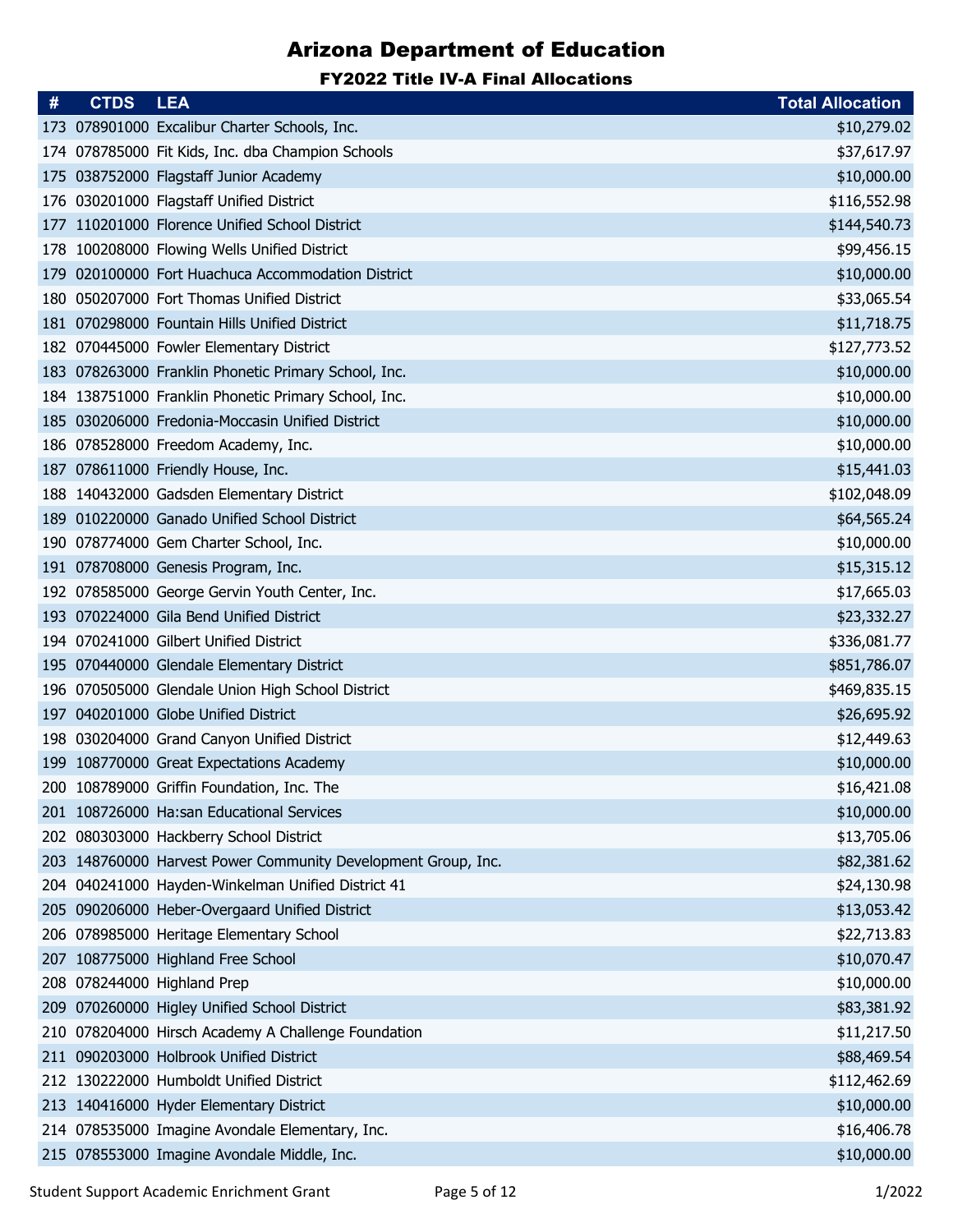| #    | <b>CTDS</b> | <b>LEA</b>                                                                              | <b>Total Allocation</b> |
|------|-------------|-----------------------------------------------------------------------------------------|-------------------------|
|      |             | 216 078531000 Imagine Camelback Middle, Inc.                                            | \$10,000.00             |
| 217  |             | 078519000 Imagine Charter Elementary at Camelback, Inc.                                 | \$13,011.19             |
|      |             | 218 078520000 Imagine Charter Elementary at Desert West, Inc.                           | \$23,308.90             |
| 219  |             | 078536000 Imagine Coolidge Elementary, Inc.                                             | \$18,441.44             |
| 220  |             | 078532000 Imagine Desert West Middle, Inc.                                              | \$12,538.97             |
| 221  |             | 078521000 Imagine Middle at East Mesa, Inc.                                             | \$10,000.00             |
|      |             | 222 078522000 Imagine Middle at Surprise, Inc.                                          | \$10,000.00             |
| 223  |             | 078547000 Imagine Prep Coolidge, Inc.                                                   | \$12,630.50             |
| 224. |             | 078537000 Imagine Prep Superstition, Inc.                                               | \$10,000.00             |
|      |             | 225 078538000 Imagine Prep Surprise, Inc.                                               | \$10,000.00             |
| 226  |             | 078552000 Imagine Superstition Middle, Inc.                                             | \$10,000.00             |
| 227  |             | 078210000 Incito Schools                                                                | \$10,000.00             |
|      |             | 228 108735000 Institute for Transformative Education, Inc.                              | \$12,089.53             |
| 229  |             | 078751000 Integrity Education Incorporated                                              | \$10,000.00             |
|      |             | 230 078741000 Intelli-School, Inc.                                                      | \$10,000.00             |
|      |             | 231 070405000 Isaac Elementary District                                                 | \$332,384.21            |
|      |             | 232 110244000 J O Combs Unified School District                                         | \$107,637.62            |
|      |             | 233 078928000 James Sandoval Preparatory High School                                    | \$9,095.00              |
|      |             | 234 090202000 Joseph City Unified District                                              | \$11,014.19             |
|      |             | 235 148759000 Juniper Tree Academy                                                      | \$28,189.79             |
|      |             | 236 128704000 Kaizen Education Foundation d.b.a. Colegio Petite Arizona                 | \$10,000.00             |
| 237  |             | 078240000 Kaizen Education Foundation dba Advance U                                     | \$10,000.00             |
|      |             | 238 078230000 Kaizen Education Foundation dba Discover U Elementary School              | \$10,000.00             |
| 239  |             | 078718000 Kaizen Education Foundation dba El Dorado High School                         | \$12,040.94             |
|      |             | 240 078570000 Kaizen Education Foundation dba Gilbert Arts Academy                      | \$10,000.00             |
|      |             | 241 078580000 Kaizen Education Foundation dba Havasu Preparatory Academy                | \$10,000.00             |
|      |             | 242 078571000 Kaizen Education Foundation dba Liberty Arts Academy                      | \$10,000.00             |
|      |             | 243 078949000 Kaizen Education Foundation dba Maya High School                          | \$10,000.00             |
|      |             | 244 078576000 Kaizen Education Foundation dba Mission Heights Preparatory High School   | \$10,000.00             |
|      |             | 245 108706000 Kaizen Education Foundation dba Skyview High School                       | \$10,000.00             |
|      |             | 246 078999000 Kaizen Education Foundation dba South Pointe Elementary School            | \$10,000.00             |
| 247  |             | 078765000 Kaizen Education Foundation dba South Pointe Junior High School               | \$10,000.00             |
| 248  |             | 078952000 Kaizen Education Foundation dba Summit High School                            | \$10,000.00             |
| 249  |             | 078954000 Kaizen Education Foundation dba Tempe Accelerated High School                 | \$10,000.00             |
| 250  |             | 078567000 Kaizen Education Foundation dba Vista Grove Preparatory Academy Elementary    | \$10,000.00             |
| 251  |             | 078946000 Kaizen Education Foundation dba Vista Grove Preparatory Academy Middle School | \$10,000.00             |
|      |             | 252 090227000 Kayenta Unified District                                                  | \$119,765.69            |
| 253  |             | 088620000 Kingman Academy Of Learning                                                   | \$17,487.51             |
| 254  |             | 080220000 Kingman Unified School District                                               | \$167,723.98            |
|      |             | 255 130323000 Kirkland Elementary District                                              | \$13,026.72             |
| 256  |             | 070428000 Kyrene Elementary District                                                    | \$74,689.26             |
|      |             | 257 138503000 La Tierra Community School, Inc.                                          | \$10,000.00             |
|      |             | 258 080201000 Lake Havasu Unified District                                              | \$96,743.06             |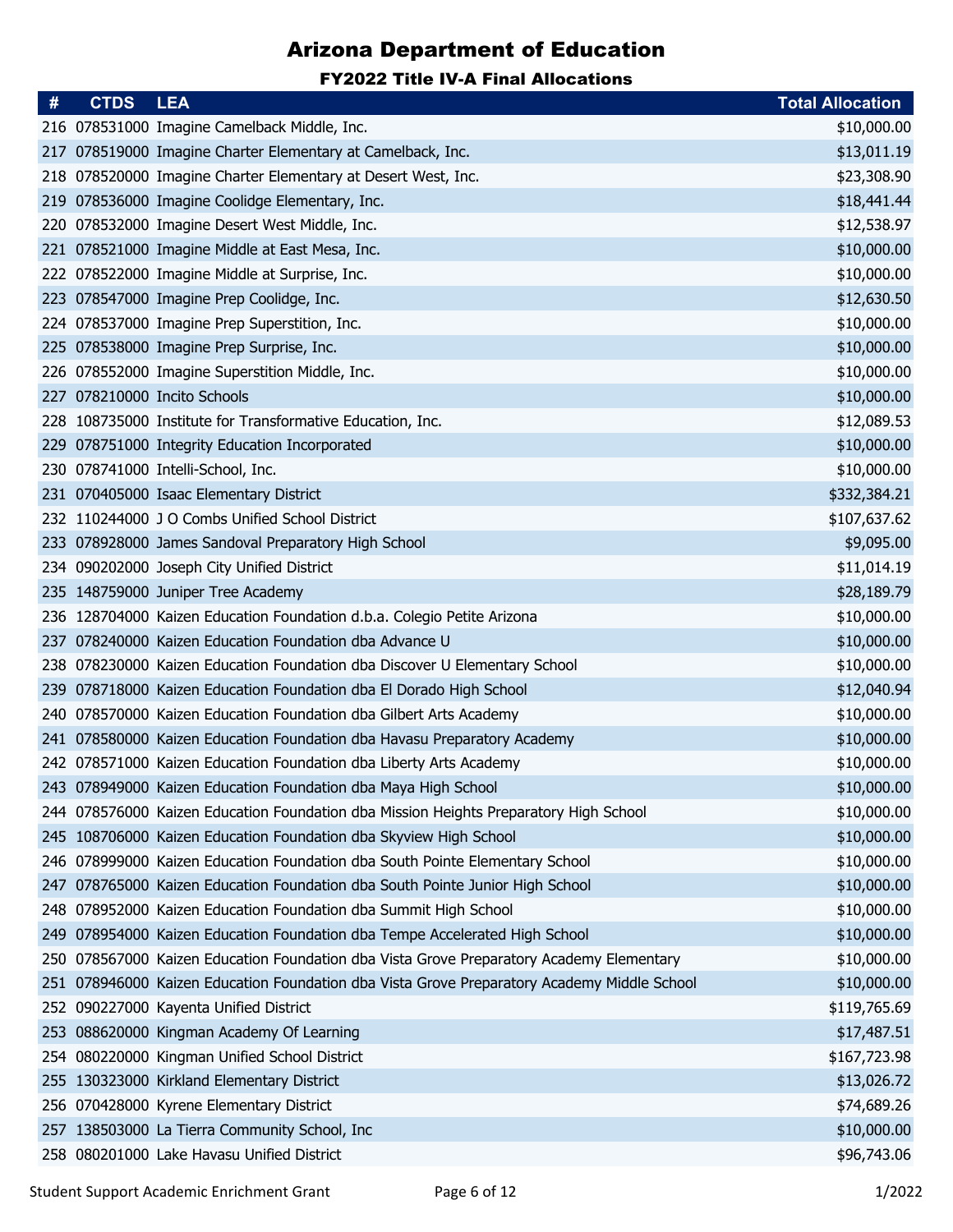| #   | <b>CTDS</b> | <b>LEA</b>                                                                                     | <b>Total Allocation</b> |
|-----|-------------|------------------------------------------------------------------------------------------------|-------------------------|
|     |             | 259 070459000 Laveen Elementary District                                                       | \$86,984.54             |
|     |             | 260 078968000 LEAD Charter Schools                                                             | \$10,000.00             |
|     |             | 261 118708000 Leading Edge Academy Maricopa                                                    | \$13,227.16             |
|     |             | 262 078101000 Leading Edge Academy Queen Creek                                                 | \$10,000.00             |
|     |             | 263 078507000 Legacy Education Group                                                           | \$10,000.00             |
|     |             | 264 078416000 Legacy Traditional School - Avondale                                             | \$20,062.15             |
|     |             | 265 118718000 Legacy Traditional School - Casa Grande                                          | \$17,033.96             |
|     |             | 266 078417000 Legacy Traditional School - Chandler                                             | \$10,000.00             |
| 267 |             | 078413000 Legacy Traditional School - East Mesa                                                | \$10,000.00             |
|     |             | 268 078229000 Legacy Traditional School - Gilbert                                              | \$10,000.00             |
| 269 |             | 078408000 Legacy Traditional School - Glendale                                                 | \$12,751.68             |
| 270 |             | 078635000 Legacy Traditional School - Goodyear                                                 | \$10,000.00             |
|     |             | 271 078215000 Legacy Traditional School - Laveen Village                                       | \$18,119.76             |
|     |             | 272 118719000 Legacy Traditional School - Maricopa                                             | \$10,000.00             |
| 273 |             | 078409000 Legacy Traditional School - North Chandler                                           | \$10,525.32             |
|     |             | 274 078637000 Legacy Traditional School - North Phoenix                                        | \$10,000.00             |
| 275 |             | 108414000 Legacy Traditional School - Northwest Tucson                                         | \$12,383.98             |
|     |             | 276 078407000 Legacy Traditional School - Peoria                                               | \$10,000.00             |
|     |             | 277 078415000 Legacy Traditional School - Phoenix                                              | \$22,189.49             |
|     |             | 278 118715000 Legacy Traditional School - Queen Creek                                          | \$10,000.00             |
| 279 |             | 078274000 Legacy Traditional School - Surprise                                                 | \$12,065.02             |
| 280 |             | 078636000 Legacy Traditional School - West Surprise                                            | \$10,000.00             |
|     |             | 281 070425000 Liberty Elementary District                                                      | \$26,363.49             |
|     |             | 282 078784000 Liberty Traditional Charter School                                               | \$15,082.21             |
| 283 |             | 078235000 Lincoln Preparatory Academy                                                          | \$10,000.00             |
|     |             | 284 070479000 Litchfield Elementary District                                                   | \$121,120.61            |
|     |             | 285 080209000 Littlefield Unified District                                                     | \$10,000.00             |
|     |             | 286 070465000 Littleton Elementary District                                                    | \$91,377.83             |
|     |             | 287 070438000 Madison Elementary District                                                      | \$40,005.35             |
|     |             | 288 078219000 Madison Highland Prep                                                            | \$10,000.00             |
|     |             | 289 030310000 Maine Consolidated School District                                               | \$11,387.91             |
|     |             | 290 110208000 Mammoth-San Manuel Unified District                                              | \$19,105.68             |
|     |             | 291 100206000 Marana Unified District                                                          | \$90,728.17             |
|     |             | 292 078647000 Maricopa County Community College District dba Gateway Early College High School | \$11,875.25             |
|     |             | 293 070199000 Maricopa County Regional District                                                | \$22,109.92             |
|     |             | 294 110220000 Maricopa Unified School District                                                 | \$103,325.70            |
|     |             | 295 110100000 Mary C O'Brien Accommodation District                                            | \$10,000.00             |
|     |             | 296 078592000 Maryvale Preparatory Academy                                                     | \$13,124.16             |
| 297 |             | 088759000 Masada Charter School, Inc.                                                          | \$12,633.02             |
|     |             | 298 108798000 Math and Science Success Academy, Inc.                                           | \$19,153.26             |
| 299 |             | 130243000 Mayer Unified School District                                                        | \$21,499.85             |
|     |             | 300 078743000 MCCCD on behalf of Phoenix College Preparatory Academy                           | \$17,517.22             |
|     |             | 301 010323000 McNary Elementary District                                                       | \$10,000.00             |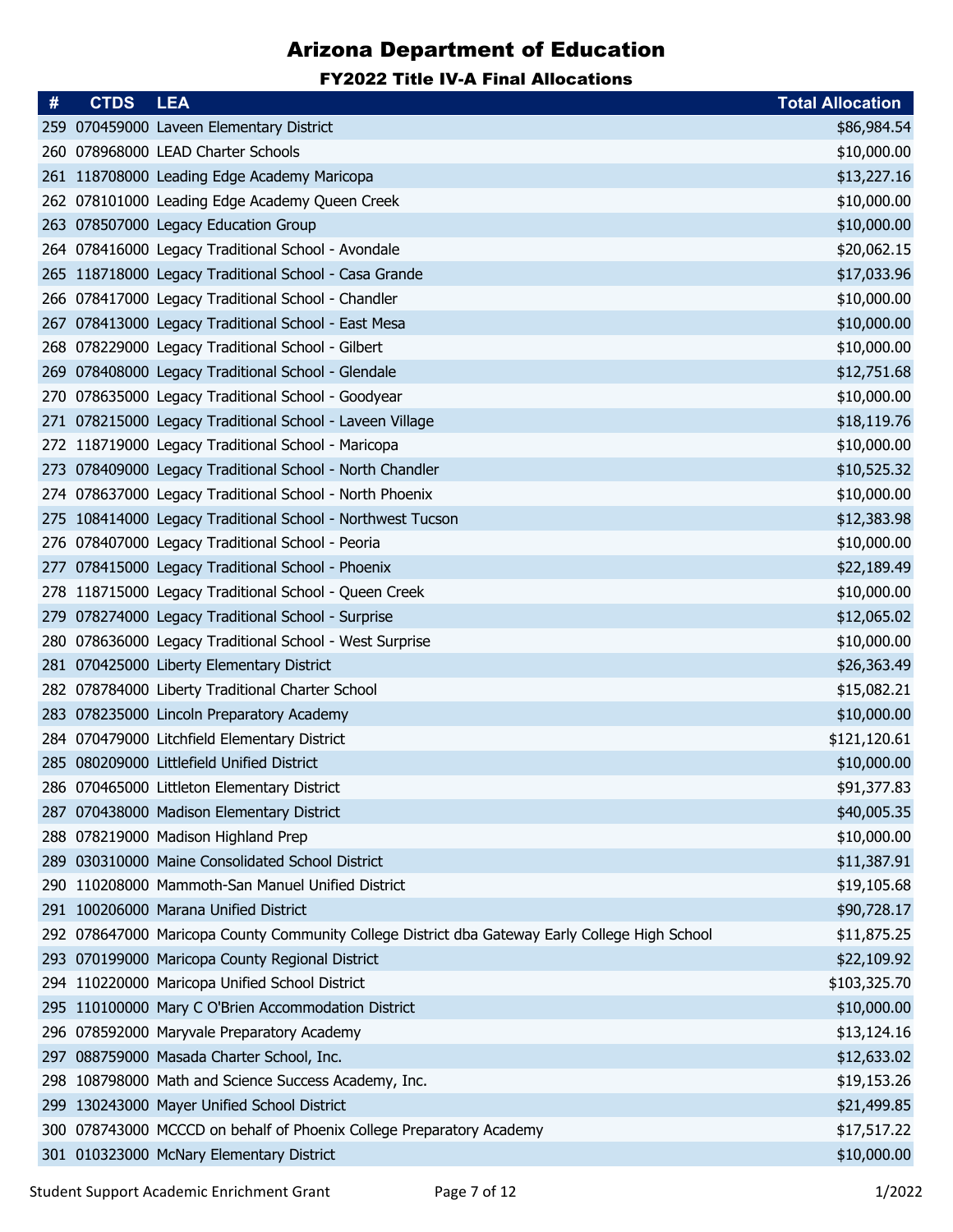| #   | <b>CTDS</b> | <b>LEA</b>                                                  | <b>Total Allocation</b> |
|-----|-------------|-------------------------------------------------------------|-------------------------|
|     |             | 302 020355000 McNeal Elementary District                    | \$10,000.00             |
|     |             | 303 070204000 Mesa Unified District                         | \$2,717,089.43          |
|     |             | 304 128703000 Mexicayotl Academy, Inc.                      | \$10,000.00             |
|     |             | 305 040240000 Miami Unified District                        | \$70,128.02             |
|     |             | 306 078976000 Midtown Primary School                        | \$10,000.00             |
|     |             | 307 138712000 Mingus Springs Charter School                 | \$10,000.00             |
|     |             | 308 130504000 Mingus Union High School District             | \$21,861.12             |
| 309 |             | 088703000 Mohave Accelerated Elementary School, Inc.        | \$15,543.38             |
| 310 |             | 088758000 Mohave Accelerated Learning Center                | \$13,125.95             |
|     |             | 311 080416000 Mohave Valley Elementary District             | \$26,236.41             |
|     |             | 312 140417000 Mohawk Valley Elementary District             | \$10,000.00             |
|     |             | 313 078977000 Montessori Academy, Inc.                      | \$10,000.00             |
|     |             | 314 078758000 Montessori Day Public Schools Chartered, Inc. | \$10,000.00             |
|     |             | 315 060218000 Morenci Unified District                      | \$16,854.24             |
|     |             | 316 078556000 Morrison Education Group, Inc.                | \$10,000.00             |
|     |             | 317 078640000 Morrison Education Group, Inc.                | \$10,000.00             |
| 318 |             | 070375000 Morristown Elementary District                    | \$10,000.00             |
|     |             | 319 138768000 Mountain Oak Charter School, Inc.             | \$14,332.19             |
|     |             | 320 070421000 Murphy Elementary District                    | \$89,941.99             |
| 321 |             | 020323000 Naco Elementary District                          | \$16,859.58             |
| 322 |             | 070381000 Nadaburg Unified School District                  | \$19,627.34             |
|     |             | 323 078617000 New Horizon High School, Inc.                 | \$10,000.00             |
|     |             | 324 078771000 New Horizon School for the Performing Arts    | \$10,000.00             |
|     |             | 325 078760000 New World Educational Center                  | \$10,000.00             |
| 326 |             | 078930000 Noah Webster Schools - Mesa                       | \$15,777.39             |
|     |             | 327 078261000 Noah Webster Schools-Pima                     | \$10,000.00             |
|     |             | 328 120201000 Nogales Unified District                      | \$160,569.78            |
|     |             | 329 078584000 North Phoenix Preparatory Academy             | \$10,000.00             |
|     |             | 330 078945000 North Star Charter School, Inc.               | \$10,000.00             |
|     |             | 331 108707000 Nosotros, Inc.                                | \$11,009.63             |
|     |             | 332 028751000 Omega Alpha Academy                           | \$36,710.71             |
|     |             | 333 108512000 Open Doors Community School, Inc.             | \$10,000.28             |
|     |             | 334 110302000 Oracle Elementary District                    | \$10,076.08             |
|     |             | 335 070408000 Osborn Elementary District                    | \$90,225.04             |
| 336 |             | 080306000 Owens School District No.6                        | \$10,001.15             |
| 337 |             | 078907000 P.L.C. Charter Schools                            | \$37,871.98             |
|     |             | 338 138758000 PACE Preparatory Academy, Inc.                | \$10,000.00             |
| 339 |             | 030208000 Page Unified District                             | \$38,910.72             |
|     |             | 340 038753000 Painted Desert Demonstration Projects, Inc.   | \$10,000.00             |
|     |             | 341 138756000 Painted Pony Ranch Charter School             | \$10,000.00             |
|     |             | 342 070449000 Palo Verde Elementary District                | \$10,000.00             |
|     |             | 343 070394000 Paloma School District                        | \$10,000.00             |
|     |             | 344 020349000 Palominas Elementary District                 | \$23,317.58             |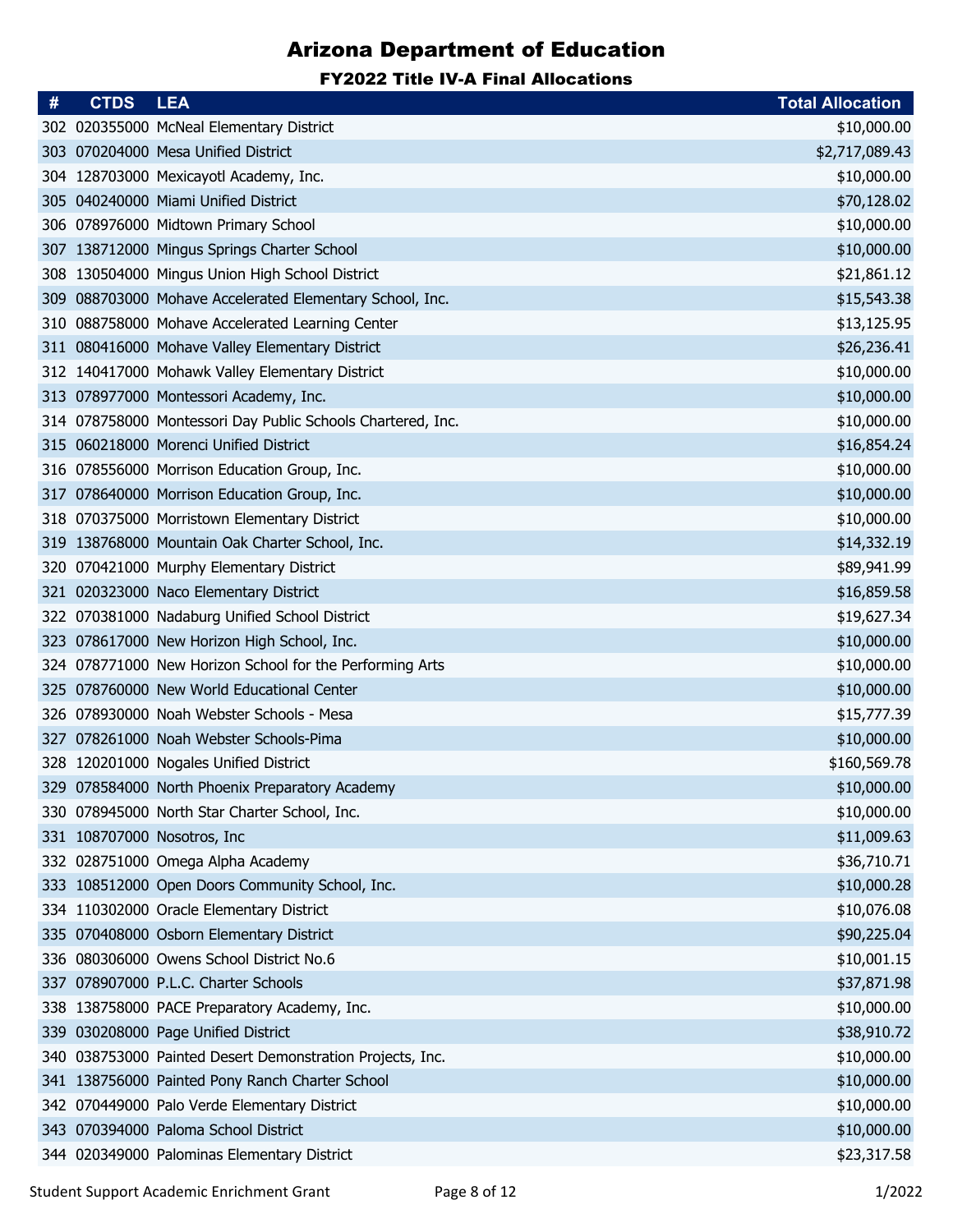| #   | <b>CTDS</b> | <b>LEA</b>                                                                  | <b>Total Allocation</b> |
|-----|-------------|-----------------------------------------------------------------------------|-------------------------|
|     |             | 345 078940000 Pan-American Elementary Charter                               | \$38,690.88             |
|     |             | 346 070269000 Paradise Valley Unified District                              | \$861,835.03            |
|     |             | 347 078912000 Paragon Management, Inc.                                      | \$23,216.97             |
| 348 |             | 078905000 Paramount Education Studies Inc                                   | \$10,000.00             |
|     |             | 349 138755000 Park View School, Inc.                                        | \$11,257.63             |
|     |             | 350 150227000 Parker Unified School District                                | \$102,945.96            |
| 351 |             | 078963000 PAS Charter, Inc., dba Intelli-School                             | \$10,000.00             |
|     |             | 352 120406000 Patagonia Elementary District                                 | \$15,234.15             |
| 353 |             | 120520000 Patagonia Union High School District                              | \$10,000.00             |
|     |             | 354 078792000 Pathfinder Charter School Foundation                          | \$21,449.06             |
|     |             | 355 040210000 Payson Unified District                                       | \$41,751.93             |
| 356 |             | 080208000 Peach Springs Unified District                                    | \$32,316.78             |
|     |             | 357 038702000 PEAK School Inc., The                                         | \$10,000.00             |
| 358 |             | 020422000 Pearce Elementary District                                        | \$11,832.31             |
| 359 |             | 070492000 Pendergast Elementary District                                    | \$200,783.95            |
|     |             | 360 078238000 Pensar Academy                                                | \$10,000.00             |
| 361 |             | 070211000 Peoria Unified School District                                    | \$459,359.38            |
|     |             | 362 078714000 Phoenix Advantage Charter School, Inc.                        | \$12,699.42             |
|     |             | 363 070401000 Phoenix Elementary District                                   | \$663,027.92            |
|     |             | 364 078693000 Phoenix International Academy                                 | \$10,000.00             |
|     |             | 365 078776000 Phoenix School of Academic Excellence The                     | \$15,828.93             |
|     |             | 366 070510000 Phoenix Union High School District                            | \$937,625.98            |
|     |             | 367 110433000 Picacho Elementary District                                   | \$10,000.00             |
| 368 |             | 108601000 Pima County                                                       | \$10,000.80             |
| 369 |             | 108507000 Pima Prevention Partnership                                       | \$11,004.30             |
|     |             | 370 108799000 Pima Prevention Partnership dba Pima Partnership Academy      | \$10,000.00             |
|     |             | 371 108711000 Pima Prevention Partnership dba Pima Partnership School, The  | \$16,955.43             |
|     |             | 372 050206000 Pima Unified District                                         | \$15,621.11             |
|     |             | 373 038706000 Pine Forest Education Association, Inc.                       | \$10,060.08             |
|     |             | 374 040312000 Pine Strawberry Elementary District                           | \$10,000.00             |
|     |             | 375 090204000 Pinon Unified District                                        | \$66,467.71             |
|     |             | 376 078550000 Pioneer Preparatory School                                    | \$20,181.19             |
| 377 |             | 020364000 Pomerene Elementary District                                      | \$10,000.00             |
|     |             | 378 108744000 Portable Practical Educational Preparation, Inc. (PPEP, Inc.) | \$39,343.96             |
| 379 |             | 108796000 Portable Practical Educational Preparation, Inc. (PPEP, Inc.)     | \$123,197.79            |
|     |             | 380 078939000 Premier Charter High School                                   | \$10,000.00             |
|     |             | 381 130201000 Prescott Unified District                                     | \$54,251.56             |
|     |             | 382 078516000 Prescott Valley Charter School                                | \$10,000.00             |
|     |             | 383 108778000 Presidio School                                               | \$17,305.55             |
|     |             | 384 150404000 Quartzsite Elementary District                                | \$10,000.00             |
|     |             | 385 070295000 Queen Creek Unified District                                  | \$42,555.76             |
|     |             | 386 110203000 Ray Unified District                                          | \$11,792.24             |
|     |             | 387 010227000 Red Mesa Unified District                                     | \$219,279.85            |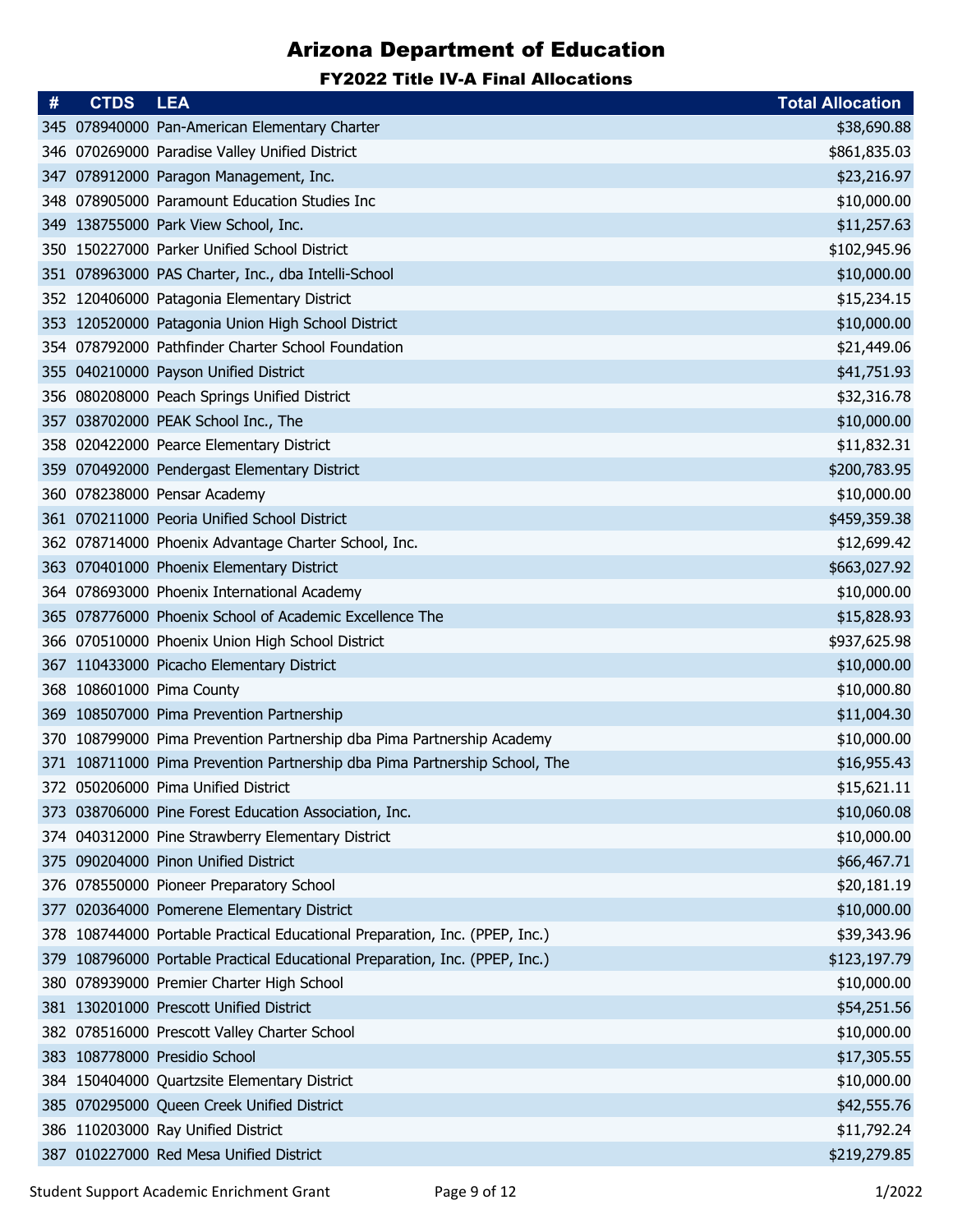| #   | <b>CTDS</b> | <b>LEA</b>                                                       | <b>Total Allocation</b> |
|-----|-------------|------------------------------------------------------------------|-------------------------|
|     |             | 388 110405000 Red Rock Elementary District                       | \$10,000.00             |
| 389 |             | 078560000 Research Based Education Corporation                   | \$12,235.72             |
|     |             | 390 078609000 Ridgeline Academy, Inc.                            | \$10,000.00             |
| 391 |             | 070402000 Riverside Elementary District                          | \$22,240.41             |
|     |             | 392 070466000 Roosevelt Elementary District                      | \$644,099.85            |
|     |             | 393 078508000 Rosefield Charter Elementary School, Inc.          | \$14,851.87             |
|     |             | 394 010210000 Round Valley Unified District                      | \$61,110.21             |
|     |             | 395 078735000 RSD Charter School, Inc.                           | \$10,000.00             |
|     |             | 396 110418000 Sacaton Elementary District                        | \$76,554.39             |
|     |             | 397 070290000 Saddle Mountain Unified School District            | \$25,496.88             |
|     |             | 398 050201000 Safford Unified District                           | \$56,601.49             |
|     |             | 399 078688000 Sage Academy, Inc.                                 | \$30,010.78             |
|     |             | 400 100230000 Sahuarita Unified District                         | \$37,066.54             |
|     |             | 401 150430000 Salome Consolidated Elementary District            | \$12,498.55             |
|     |             | 402 078656000 Salt River Pima-Maricopa Community Schools         | \$23,559.99             |
|     |             | 403 040220000 San Carlos Unified District                        | \$54,729.17             |
| 404 |             | 020218000 San Simon Unified District                             | \$10,186.73             |
|     |             | 405 078539000 San Tan Montessori School, Inc.                    | \$10,000.00             |
|     |             | 406 010218000 Sanders Unified District                           | \$77,908.64             |
|     |             | 407 120328000 Santa Cruz Elementary District                     | \$10,000.00             |
|     |             | 408 128726000 Santa Cruz Valley Opportunities in Education, Inc. | \$15,214.14             |
|     |             | 409 120235000 Santa Cruz Valley Unified District                 | \$80,659.83             |
|     |             | 410 110540000 Santa Cruz Valley Union High School District       | \$12,140.51             |
|     |             | 411 078962000 SC Jensen Corporation, Inc. dba Intelli-School     | \$10,000.00             |
|     |             | 412 070248000 Scottsdale Unified District                        | \$195,918.48            |
|     |             | 413 138708000 Sedona Charter School, Inc.                        | \$12,263.02             |
|     |             | 414 130209000 Sedona-Oak Creek JUSD #9                           | \$14,042.16             |
|     |             | 415 078256000 Self Development Academy-Phoenix                   | \$13,419.19             |
|     |             | 416 078695000 Self Development Scottsdale Academy                | \$10,000.00             |
|     |             | 417 130240000 Seligman Unified District                          | \$10,000.00             |
|     |             | 418 098746000 Shonto Governing Board of Education, Inc.          | \$10,000.00             |
|     |             | 419 090210000 Show Low Unified District                          | \$59,006.86             |
|     |             | 420 020268000 Sierra Vista Unified District                      | \$178,809.40            |
|     |             | 421 130315000 Skull Valley Elementary District                   | \$10,000.00             |
|     |             | 422 078566000 Skyline Gila River Schools, LLC                    | \$10,000.00             |
|     |             | 423 078914000 Skyline Schools, Inc.                              | \$10,000.00             |
|     |             | 424 138752000 Skyview School, Inc.                               | \$10,000.00             |
|     |             | 425 090205000 Snowflake Unified District                         | \$61,206.42             |
|     |             | 426 050305000 Solomon Elementary District                        | \$21,132.67             |
|     |             | 427 078622000 Somerset Academy Arizona, Inc.                     | \$10,000.00             |
| 428 |             | 140411000 Somerton Elementary District                           | \$107,040.25            |
|     |             | 429 120425000 Sonoita Elementary District                        | \$15,329.93             |
|     |             | 430 078599000 South Phoenix Academy Inc.                         | \$10,000.00             |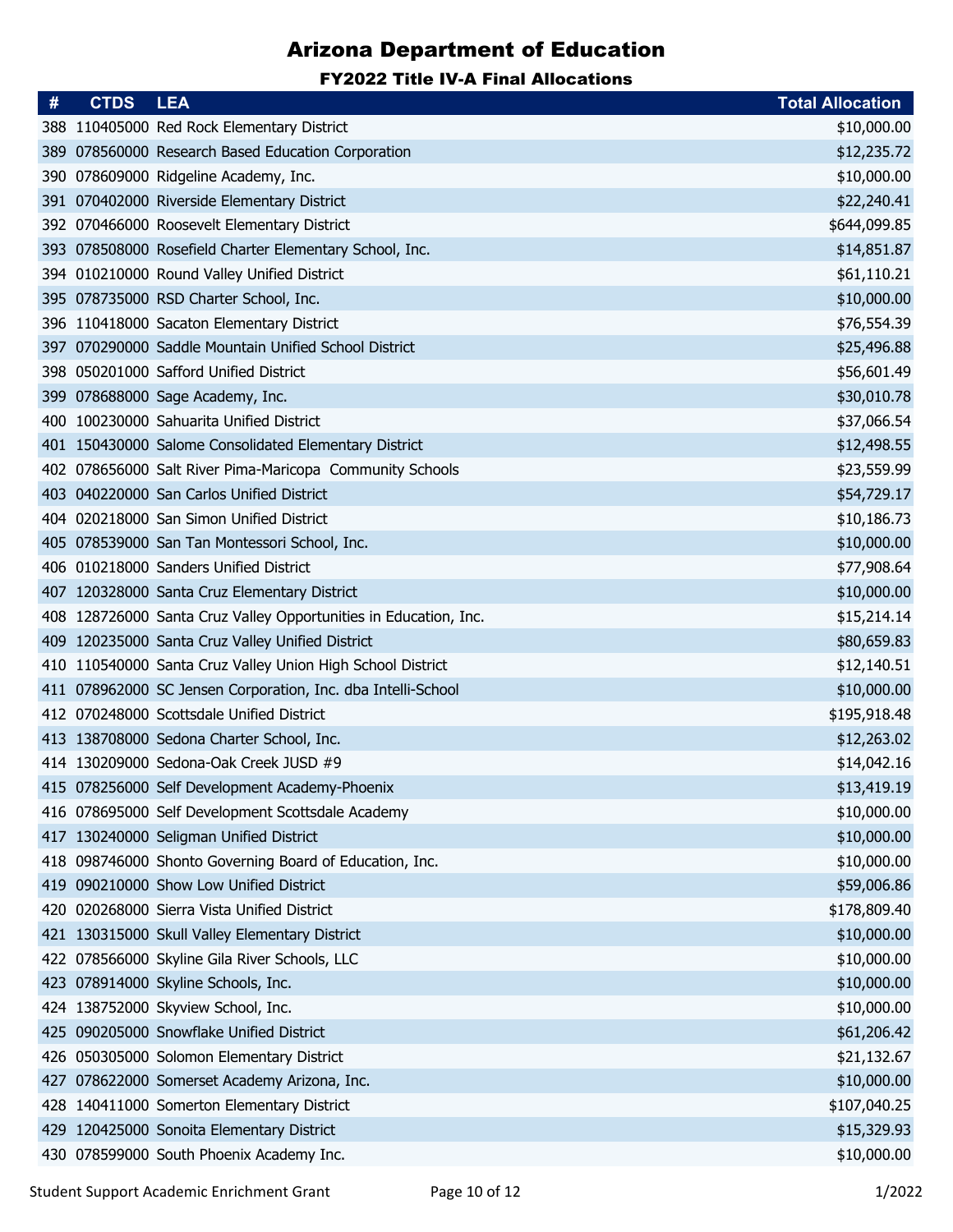| #   | <b>CTDS</b> | <b>LEA</b>                                                               | <b>Total Allocation</b> |
|-----|-------------|--------------------------------------------------------------------------|-------------------------|
|     |             | 431 078578000 South Valley Academy, Inc.                                 | \$10,000.00             |
|     |             | 432 108779000 Southgate Academy, Inc.                                    | \$22,608.57             |
|     |             | 433 078228000 Southwest Leadership Academy                               | \$10,000.00             |
|     |             | 434 020221000 St David Unified District                                  | \$10,000.00             |
|     |             | 435 010201000 St Johns Unified District                                  | \$20,846.93             |
|     |             | 436 110424000 Stanfield Elementary District                              | \$10,000.00             |
|     |             | 437 078634000 STEP UP Schools, Inc.                                      | \$11,288.98             |
|     |             | 438 108227000 StrengthBuilding Partners                                  | \$12,178.44             |
|     |             | 439 078924000 Success School                                             | \$23,088.65             |
|     |             | 440 100212000 Sunnyside Unified District                                 | \$459,107.84            |
|     |             | 441 110215000 Superior Unified School District                           | \$11,244.34             |
|     |             | 442 078237000 Synergy Public Schools                                     | \$11,504.56             |
|     |             | 443 100213000 Tanque Verde Unified District                              | \$10,189.66             |
|     |             | 444 088702000 Telesis Center for Learning, Inc.                          | \$10,000.00             |
|     |             | 445 070403000 Tempe School District                                      | \$245,175.02            |
|     |             | 446 070513000 Tempe Union High School District                           | \$85,731.39             |
| 447 |             | 050204000 Thatcher Unified District                                      | \$35,640.59             |
|     |             | 448 078613000 The Boys & Girls Clubs of the Valley dba Mesa Arts Academy | \$10,000.00             |
|     |             | 449 108722000 The Charter Foundation, Inc.                               | \$30,108.91             |
|     |             | 450 118717000 The Grande Innovation Academy                              | \$15,711.21             |
|     |             | 451 078206000 The Paideia Academies, Inc                                 | \$17,827.55             |
|     |             | 452 078411000 Think Through Academy                                      | \$10,000.00             |
|     |             | 453 070417000 Tolleson Elementary District                               | \$47,552.08             |
|     |             | 454 070514000 Tolleson Union High School District                        | \$255,399.54            |
|     |             | 455 110422000 Toltec School District                                     | \$70,623.05             |
|     |             | 456 020201000 Tombstone Unified District                                 | \$17,329.26             |
|     |             | 457 040333000 Tonto Basin Elementary District                            | \$10,000.00             |
|     |             | 458 080412000 Topock Elementary District                                 | \$10,000.00             |
|     |             | 459 058702000 Triumphant Learning Center                                 | \$10,000.00             |
|     |             | 460 078591000 Trivium Preparatory Academy                                | \$10,000.00             |
|     |             | 461 030215000 Tuba City Unified School District #15                      | \$154,599.08            |
|     |             | 462 108714000 Tucson International Academy, Inc.                         | \$29,256.16             |
|     |             | 463 108768000 Tucson Preparatory School                                  | \$10,000.00             |
|     |             | 464 100201000 Tucson Unified District                                    | \$2,631,531.24          |
|     |             | 465 108660000 Tucson Youth Development/ACE Charter High School           | \$10,218.31             |
|     |             | 466 070462000 Union Elementary District                                  | \$40,937.69             |
|     |             | 467 100220000 Vail Unified District                                      | \$76,134.38             |
| 468 |             | 020522000 Valley Union High School District                              | \$10,000.00             |
| 469 |             | 078562000 Vector School District, Inc.                                   | \$10,000.00             |
|     |             | 470 078984000 Veritas Preparatory Academy                                | \$10,000.00             |
| 471 |             | 010309000 Vernon Elementary District                                     | \$11,191.43             |
|     |             | 472 078410000 Victory Collegiate Academy Corporation                     | \$10,000.00             |
|     |             | 473 078224000 Vista College Preparatory, Inc.                            | \$24,013.32             |